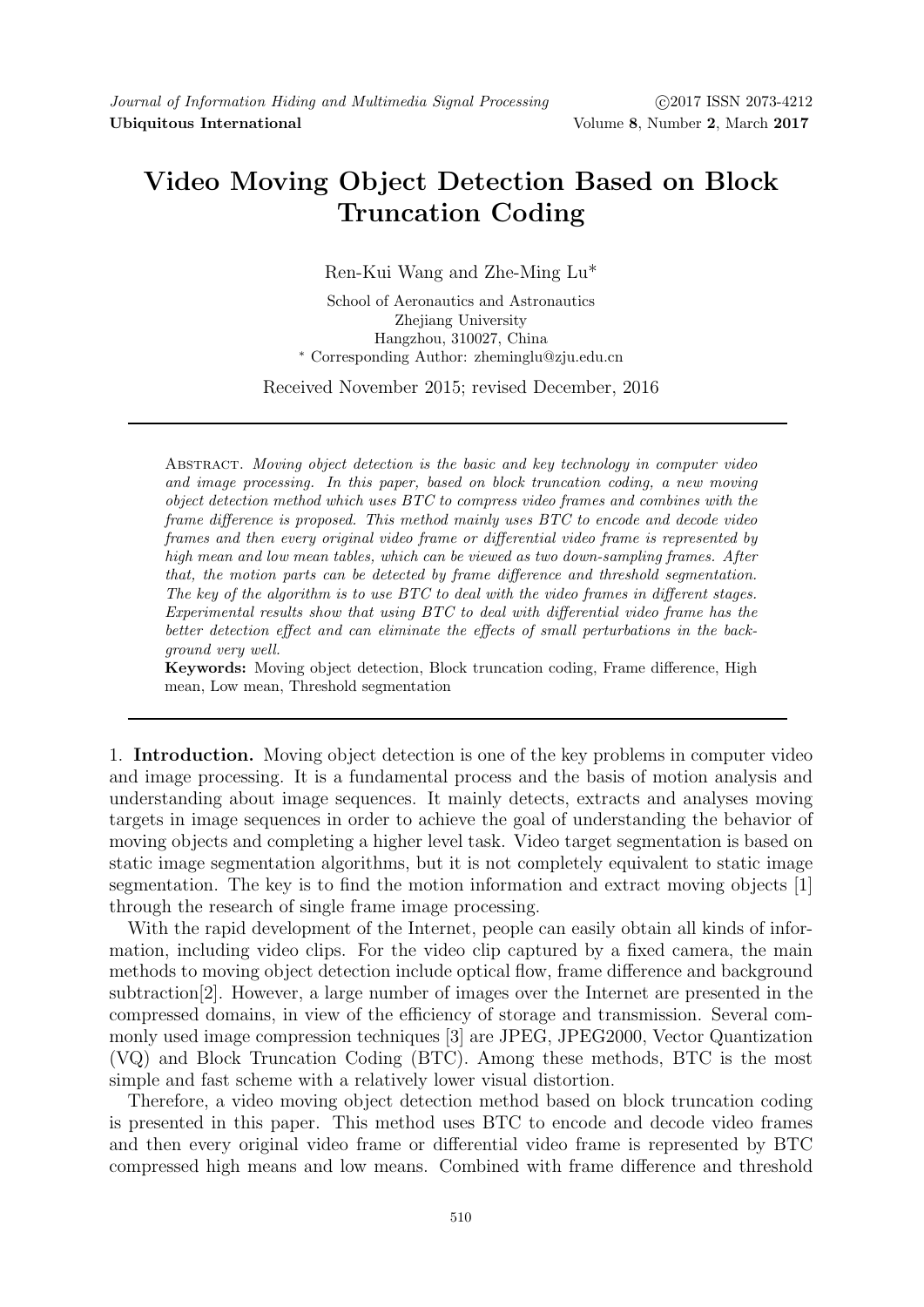segmentation, it can detect and extract foreground target pixels very well. In the experimental section, the effect of the BTC based detection scheme will be verified and compared in different block sizes and different priori thresholds respectively.

## 2. Block Truncation Coding of Single Frame Image.

2.1. BTC Compression Principle. Block truncation coding, which is a lossy image compression algorithm based on block encoding, was presented by Delp and Mitchell in 1979. It is a 1-bit moment preserving quantization method [4] that preserves the edge information of small blocks of the original image. BTC has the advantage of relatively good image quality while maintaining low computation effort. The main idea of BTC is to divide the original image into non-overlapping blocks of size  $n \times n$ , each pixel in a block is replaced by either high or low mean. We set the average of each block as the threshold denoted as  $\eta$ . We set a as one reconstruction level representing pixels that higher than  $\eta$ , and set b as another reconstruction level representing pixels that lower than  $\eta$ . We use p and q to denote the numbers of pixels which respectively quantify for a and b.  $\sigma$  is the sample standard deviation. For each block, the values  $a$  and  $b$  are calculated as follows.

$$
a = \eta + \sigma \sqrt{q/p} \tag{1}
$$

$$
b = \eta - \sigma \sqrt{p/q} \tag{2}
$$

A bitmap [5] BM with the same size of each block is used to record the output of the BTC compression. The element in  $BM$  is set to 1 when the corresponding pixel in the block is greater than the mean value. Otherwise, it is set to 0. An example procedure of BTC can be described as follows.

$$
\mathbf{x} = \begin{bmatrix} 136 & 27 & 144 & 216 \\ 172 & 83 & 43 & 219 \\ 200 & 254 & 1 & 128 \\ 64 & 32 & 96 & 25 \end{bmatrix} \rightarrow \boldsymbol{BM} = \begin{bmatrix} 1 & 0 & 1 & 1 \\ 1 & 0 & 0 & 1 \\ 1 & 1 & 0 & 1 \\ 0 & 0 & 0 & 0 \end{bmatrix} \rightarrow \mathbf{x}_{dec} = \begin{bmatrix} 193 & 37 & 193 & 193 \\ 193 & 37 & 37 & 193 \\ 193 & 193 & 37 & 193 \\ 37 & 37 & 37 & 37 \end{bmatrix}
$$

where

$$
\eta
$$
=115,  $p=q=8$ ,  $a=193$ ,  $b=37$ 

2.2. BTC Detection of Single Frame Image. Different image has different gray scale and the border will have obvious edge, which can be used for image segmentation. In the actual image segmentation, based on the first and second order derivative, all kinds of edge detectors have been widely used for image edge information extraction[6]. As is shown in Figure 1, testing result has more single lines.



FIGURE 1. Edge detector for image edge information

The boundary of objects is not equal to edge, which pays more attention to regional extraction, not just a single line. Because of block processing and local identity, BTC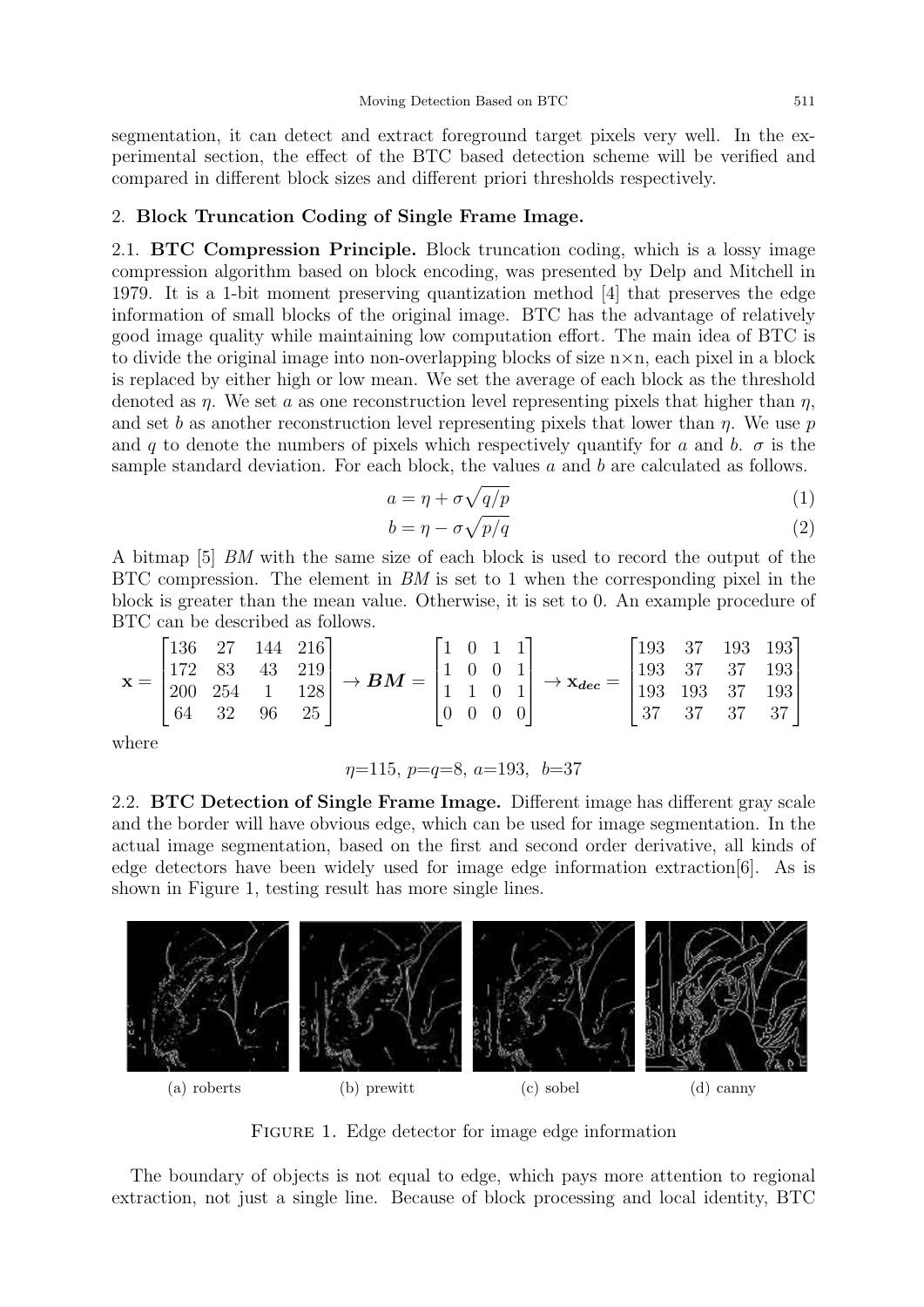is a good choice for regional extraction of the boundary of objects. We just simply use BTC to encode and decode each frame of the video sequence and calculate the difference between two adjacent decoded frames. After that, each difference image will be detected and segmented by threshold selection. This method can preserve the boundary of objects. One simulation example is shown in Figure 2.



FIGURE 2. BTC detection for the boundary of object

Compared to Figure 1, the segmented image in Fig.2(d) shows the character more complete, leading a better visual effect. Some areas is not only a single line. Using BTC can regional extraction on the boundary, and hence can be used for video moving object detection.

3. Moving Object Detection. When one video clip is captured by a fixed camera, the background image will not change greatly. In general, there will be a lot of pixels in the same pixel values in the background such as the wall, the road and the sky. The involvement of the moving target just causes the local change of background pixels and the background structure is relatively stable [7]. Therefore, in this paper, we use the theory of block truncation coding to block the image sequence to effectively eliminate the effect of local slight change in the background. Combined with the frame difference method, it can effectively detect the moving target.

As mentioned above, using BTC to process video frames in different stages, that is, different treatments after frame difference will produce different detection effects. In section 3.1, we use BTC to compress every original video frame. And in section 3.2, every differential video frame is dealt with BTC. These two methods both can detect motion parts in video frames, but detection results in section 3.2 has more ideal visual effect.

3.1. Frame Difference Based on BTC Compression and Decoding. In this paper, we use  $I_k(k=1,2,...)$  denotes the video sequence,  $I_k(i,j)$  denotes the pixel value in the location(*i, j*)of the k-th frame image,  $f_k(k=1,2,...)$  denotes the BTC decoded image sequence,  $f_k(i, j)$ denotes the pixel value in the location $(i, j)$ of the k-th decoded image. Each pixel in the decoded image is replaced by either high or low mean. In order to make full use of the local identity brought by blocks, we calculate the difference between two adjacent frames. The difference image  $d_k(i, j)$  after BTC decoding can be formulated as follows.

$$
d_k(i,j) = |f_k(i,j) - f_{k-1}(i,j)|
$$
\n(3)

Based on the frame difference theory, if  $d_k(i, j) \leq T$ , we consider that the image is of little change, that is, without a moving target. If  $d_k(i, j) > T$ , it means that some moving targets appear.  $T$  is a priori threshold. The final difference image can be obtained as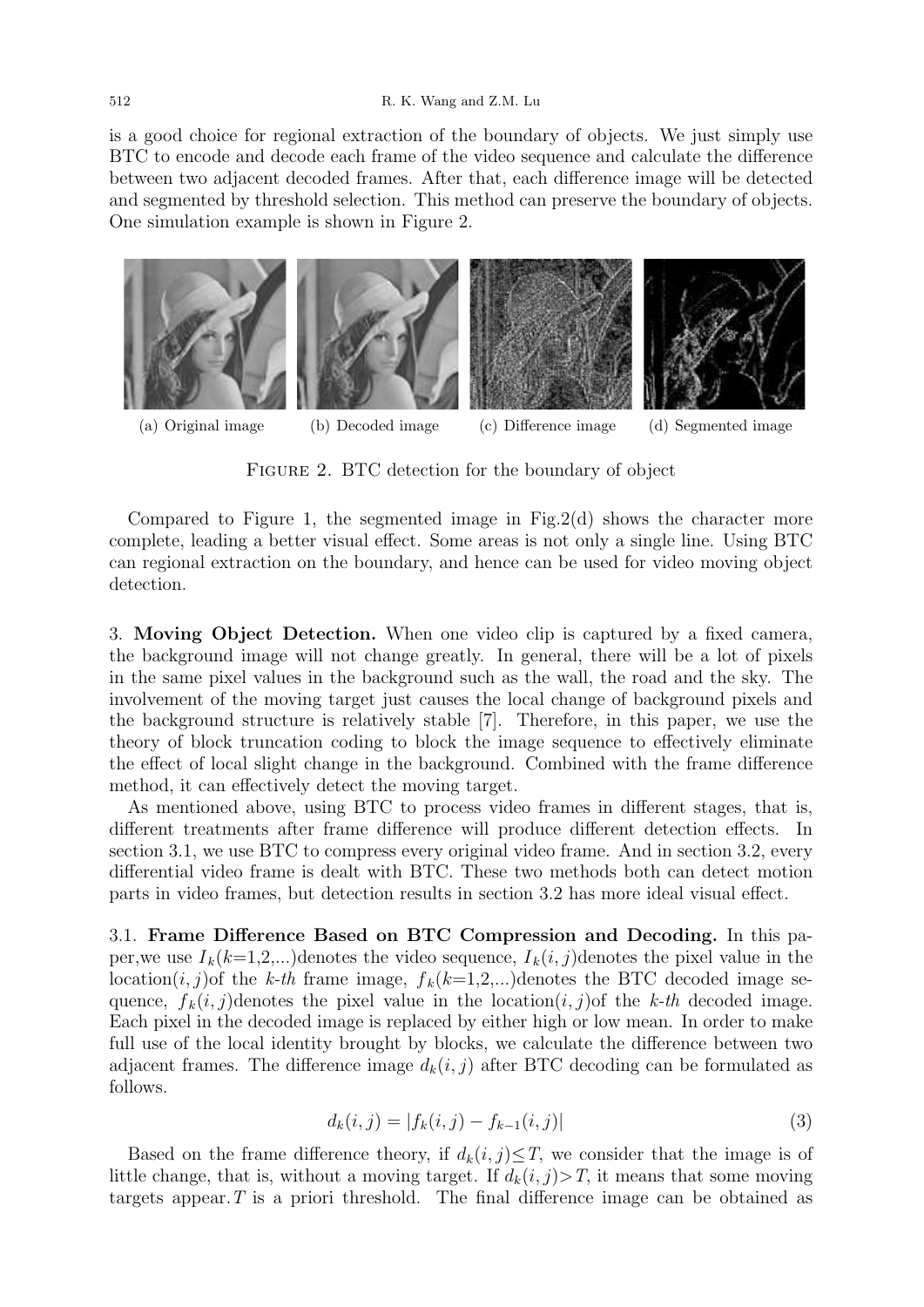follows.

$$
D_k(i,j) = \begin{cases} 1, & d_k(i,j) > T \\ 0, & d_k(i,j) \le T \end{cases}
$$
\n
$$
(4)
$$

Here, Threshold  $T$  is the key factor during the detection process.  $T$  will suffer conditions of various scenes, so it is important to determine the threshold T adaptively according to every frame.Generally, we can choose Otsu algorithm, which is a kind of automatic, nonparametric and unsupervised threshold selection method.

For the the difference image  $d_k(i, j)$ , using  $w_0$  denotes the proportion of foreground points and the average gray level is  $u_0$ ; using  $w_1$  denotes the proportion of background points and the average gray level is  $u_1$ . Thus the total average gray level  $u_T$  for the image and the variance  $\sigma^2$  are calculated as follows.

$$
u_T = w_0 \times u_0 + w_1 \times u_1 \tag{5}
$$

$$
\sigma^2 = w_0 \times (u_0 - u_T)^2 + w_1 \times (u_1 - u_T)^2 \tag{6}
$$

Traversing T from the smallest to the largest grey value, when T making the variance  $\sigma^2$ largest, T is the best segmentation threshold. Based on variance between classes, Otsu algorithm is quick and has stable performance. It can obtain good segmentation effect in many cases. The correct selection of T ensures that the noise, interference and moving targets can be distinguished accurately.

When the size of block is different, the image quality and fuzzy degree of BTC compression and decoding will be also different. We need to detect the mutative pixels caused by moving targets, but this is a kind of local characteristics. However, block processing can just lead to local identity. It has a better adaptability to the local disturbance of the background and the change of moving objects.

In order to make an analysis in which various block sizes will generate different results and performances, simulation results respectively processed by  $4\times4$  BTC and  $8\times8$  BTC schemes are given below in Figure 3 and Figure 4. In our testing case, we choose different thresholds to compare the different detection effect.



FIGURE 3. Results with the  $4\times4$  BTC scheme



FIGURE 4. Results with the  $8\times 8$  BTC scheme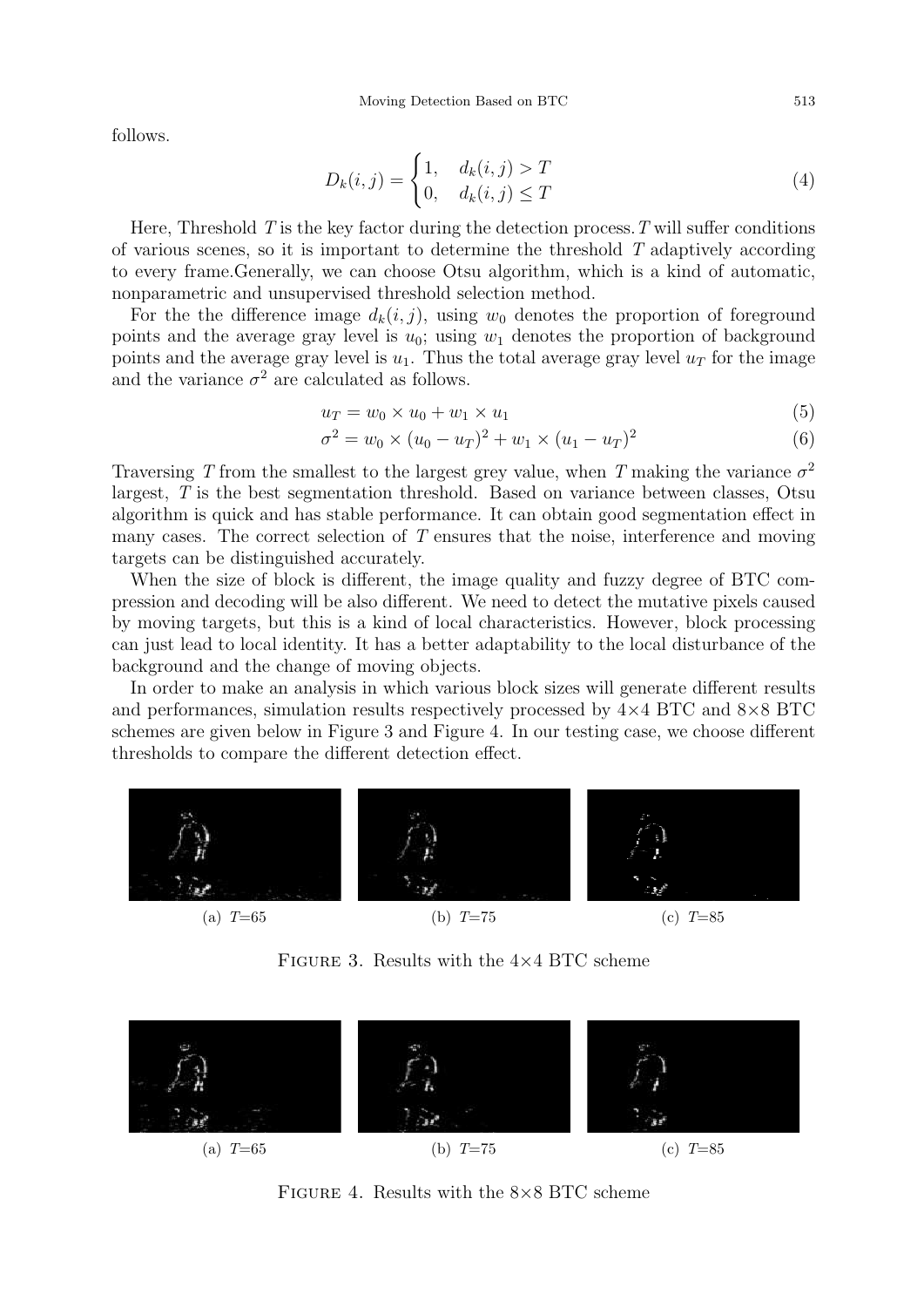The figures above show that the proposed method can detect moving targets well and the approach itself has strong applicability. The larger the block size is, the better the effect of detection is. At the same time, using different thresholds, it will produce different noise points leading to different detection effects.

3.2. BTC Motion Detection after Frame Difference. As described above, if we use BTC to deal with the video frames in different stages, the detection effect will be obviously different. In this section, considering the advantages of block processing, we also puts forward a BTC based moving target detection method on frame difference. Firstly, we compute the difference image between two adjacent video frames. Then we use BTC to encode and decode each difference image. At last, we use threshold binarization to deal with every decoded image and segment moving objects. The processing procedure of this method can be formulated by Eq.(7) using the previous symbols in this paper.

$$
|I_k(i,j) - I_{k-1}(i,j)| = d_k(i,j) \to f_k(i,j) \to F_k(i,j) = \begin{cases} 1, & f_k(i,j) > T \\ 0, & f_k(i,j) \le T \end{cases}
$$
(7)

Because of BTC block processing, the size of block must have a decisive impact on the detection effect. Different block size has different performance. According to above theory, the detection effectiveness of the proposed approach in different BTC schemes is illustrated in Figure 5.



FIGURE 5. BTC detection results based on frame difference

BTC is a rapid and effective image compression method and has a strong practicability. Figure 5 shows the detection results of different frames on the same video using BTC processing detection after frame difference. This method can detect various characteristics of moving targets very well. The face and limbs of objects are clearly visible, which leads to an ideal detection effect. It can be found that many parts of moving objects are made up of blocks, that is, the target appears block by block. BTC processing, which is equivalent to block processing, will bring the local identity and promote the detection effect of video motion targets.

For the test video in this paper, the block characteristics of moving object will be more obvious if the block size is larger. It is the advantage of block processing. In addition, the smaller the threshold is, the more complete the detect target will be. Just as mentioned in section3.1, the selection of threshold for different testing video clips should be flexible in practice.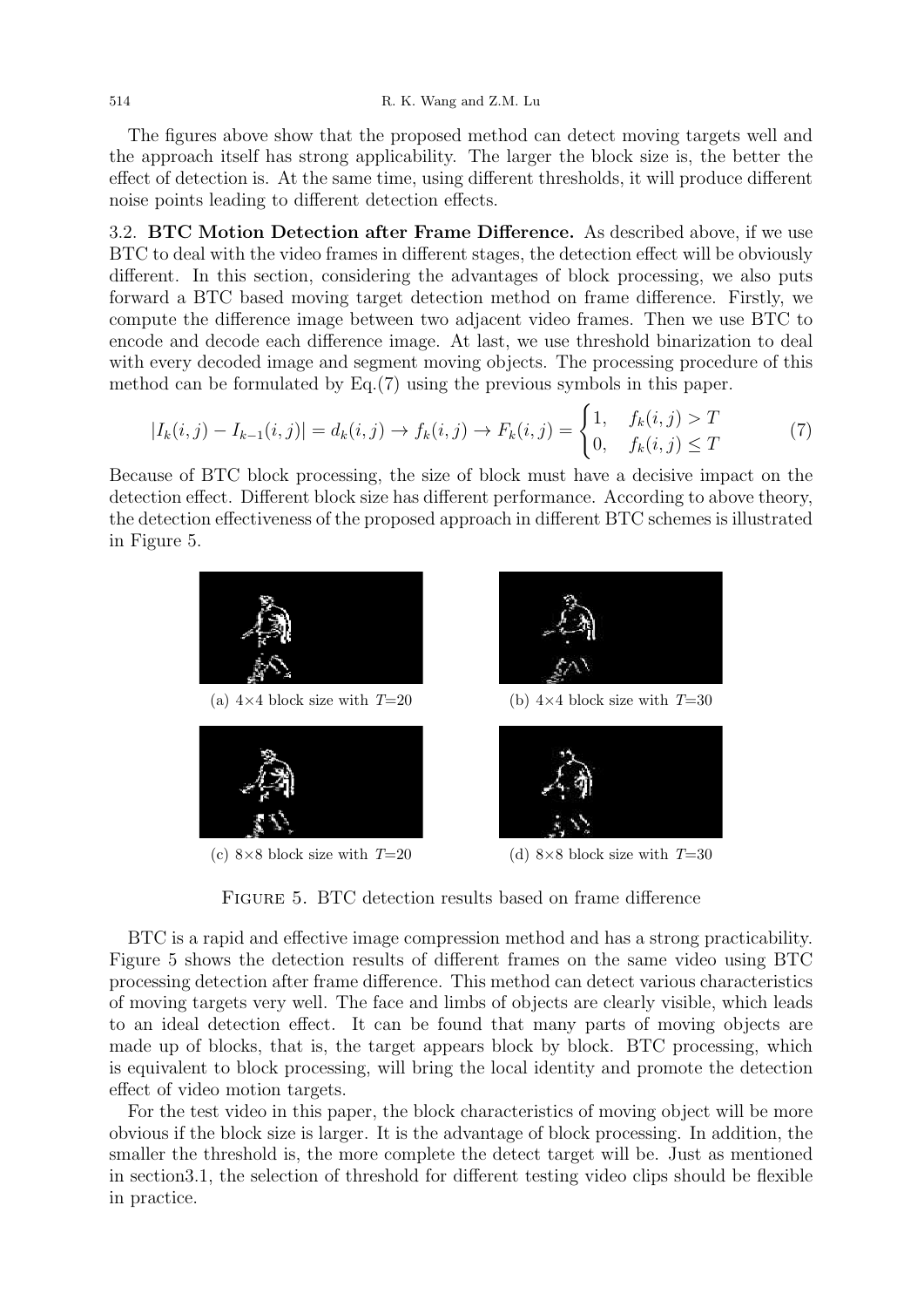4. Algorithm Performance Analysis. Using BTC to process video frames in different stages will produce different detection effect. In order to verify the performance of BTC detection algorithm mentioned in Section 3, according to experiment results, this section makes a comparison in detection effect about BTC detection method and other methods, including direct frame difference and background subtraction. Comparing and analyzing the dynamic testing video, it can be clearly found that BTC detection will lead to an ideal detection effect.



FIGURE 6. The comparison of BTC detection and other methods

Detection results of direct frame difference and background subtraction are shown in Fig.6(a) and Fig.6(b). The detection effect of frame difference on BTC mentioned in section 3.1 comes in Fig.6(c).Being of vital importance, detection result of BTC on frame difference described in section 3.2, which is shown in Fig.6(d), has better detection performance.

Traditional frame difference method is on the basis of single pixel processing, Although frame difference can effectively remove the static background, the shortcomings of direct frame difference are that it cannot extract motion objects obviously and extracted target tends to be rough, leading a bad detection effect. Background subtraction requires the higher background modeling and background updating. It needs to quickly establish a background image and update the background timely. The approach must ensure to have the ability to adapt environmental change such as light and interference

BTC detection method proposed in this paper is based on block processing. Compared with a single pixel, a block can reveal more information about spatial distribution. Thus the detection method based on blocks will not be sensitive to local scene information change. It can filter out most of the background region and avoid using the background itself in motion detection. In addition, the detection border of video moving targets is relatively more complete and the detection result is better for moving objects [8].

Threshold binarization processing can make the border of moving objects appear while BTC processing after frame difference can make character profile clearer and the motion parts appear block by block. As is shown in Fig.6(d), using BTC processing, which means block threshold processing, figures will be fuller, not only just border. When there is a moving target in an area, the number of pixels in this area that is set to 1 will be larger and the edge characteristic of figures will be improved. Therefore, the whole characters can be detected more accurately. As a result, Using BTC to deal with the differential video frames will bring the most ideal visual inspection results.